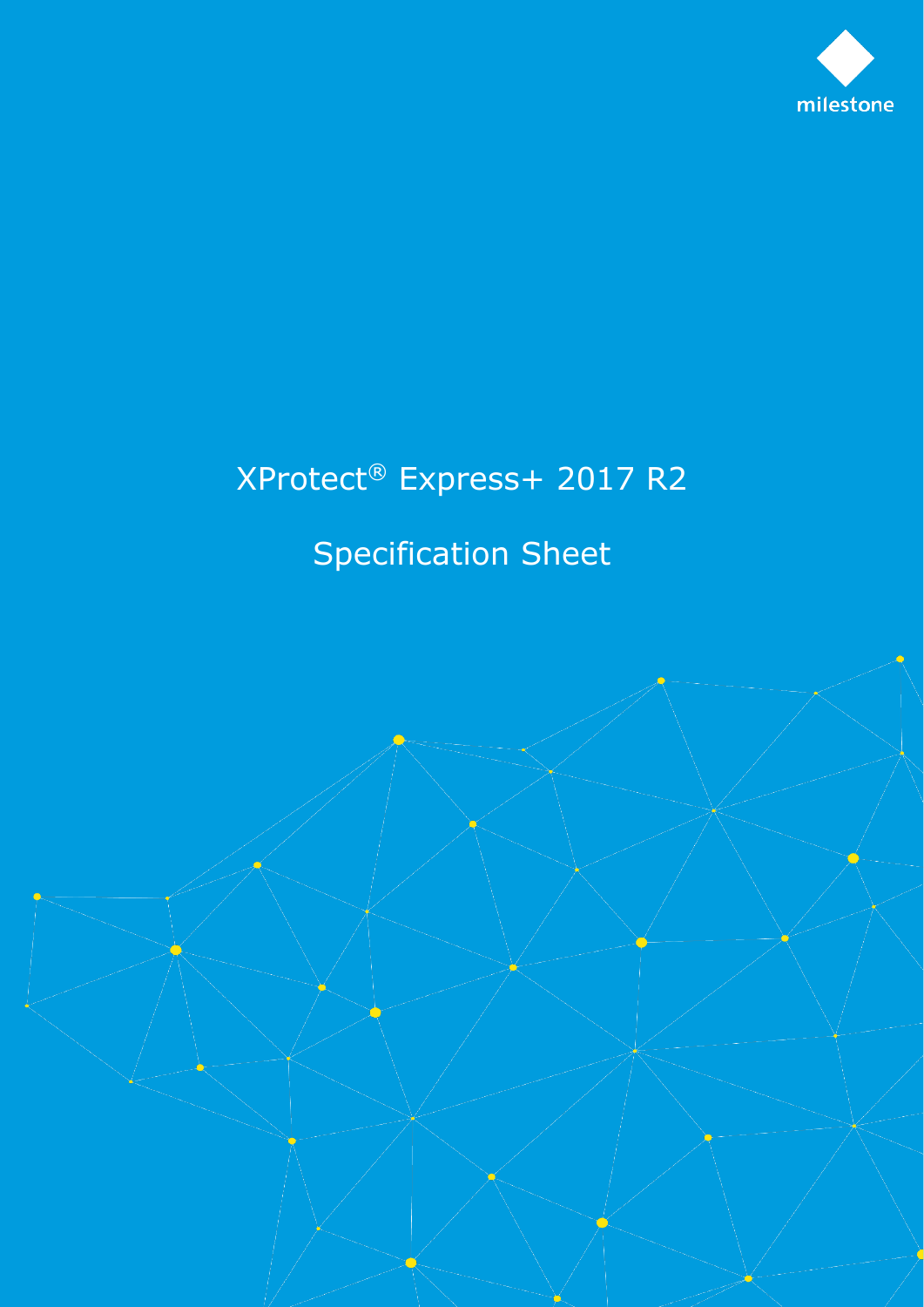

## Contents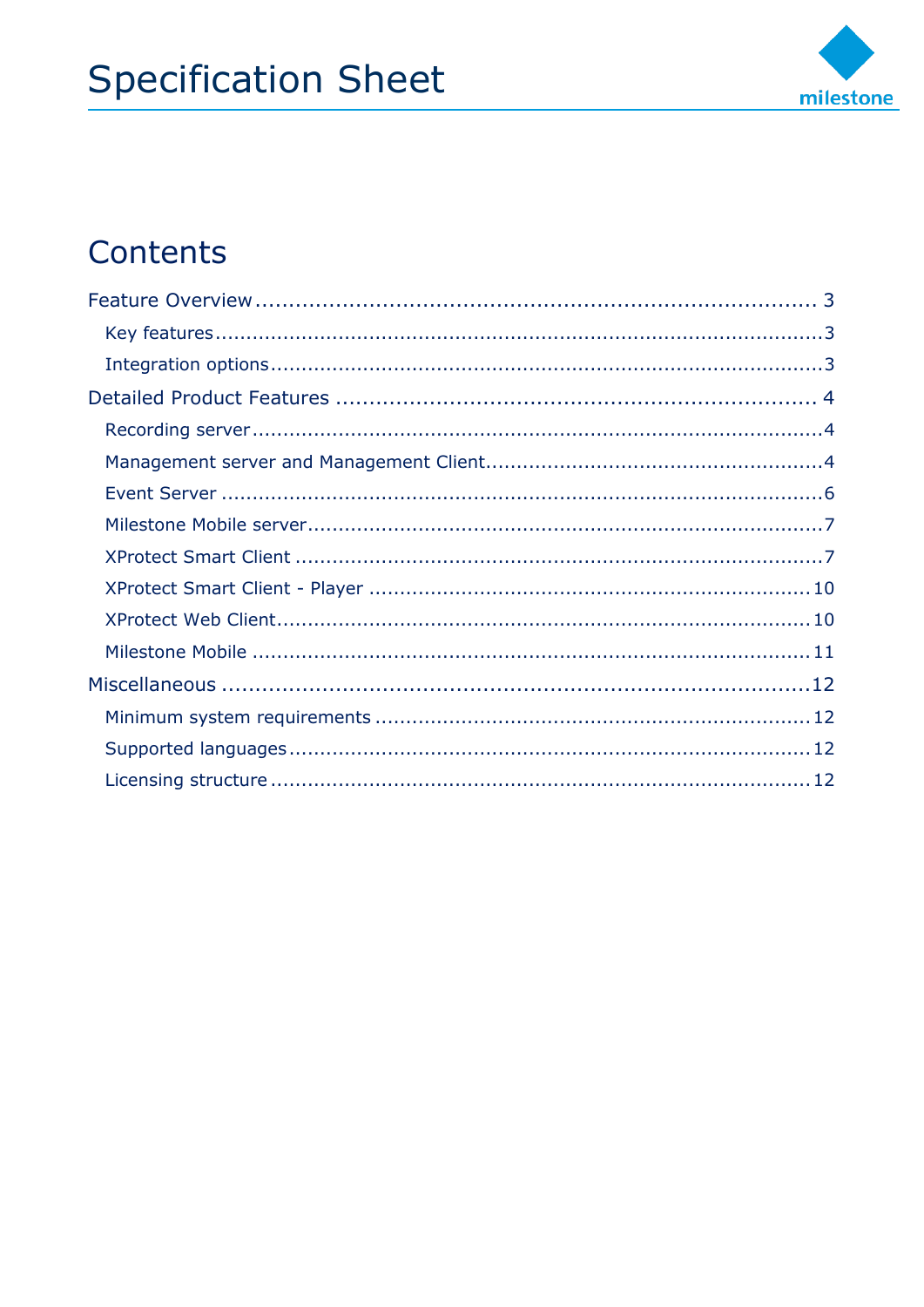

## <span id="page-2-0"></span>**Feature Overview Key features**

- <span id="page-2-1"></span>• **Single-server / single-site solution:** XProtect Express+ supports up to 48 hardware devices that can be installed on a single recording server
- **High performance recording server:** Building on a native 64-bit windows implementation and a highly-optimized database technology with RAM-based prebuffering, the recording server supports minimum 3.1 Gbit/s recording rate
- **Hardware accelerated Video Motion Detection:**

Video motion detection decoding is done in the GPU part of the Intel CPU to significantly reduce the CPU load and improve performance of the recording servers. Requires CPU with support for Intel Quick Sync Video.

- **Centralized management:** A Management Client connected to the management server enables full remote system configuration of the recording server, devices, rules, schedules and user rights
- **Milestone Interconnect™:** A unique system concept that allows all Milestone VMS, Milestone Arcus™ appliances and Milestone Husky™ NVRs to be interconnected with XProtect Corporate to gain central surveillance operation across geographically dispersed sites
- **Alarm Manager:** Single-point alarm function that provides a consolidated and clear overview of security and system-related alarms
- **Metadata support:** Supports reception, storage and export of metadata, including metadata from cameraresided video analytics and location data in Video Push from Milestone Mobile
- **64-bit recording servers:** Allow more cameras to be run on a single recording server
- **Intuitive map function:** Multi-layered and interactive maps display the location of every camera and offer control of the entire surveillance system
- **Multiple language support:**  Lets most operators use the system in their native language with support for 30 different languages, while the Management Client is available in 14 languages
- **Fast evidence export:**  Deliver authentic evidence to public authorities by exporting video to various formats, including video from multiple cameras in encrypted XProtect format with dedicated player application included
- **Audit logs:**  Enables extensive logging of all user system accesses, configuration changes and operator actions
- **Flexible user and rights management:**  Strict privileges on management of users' access to functions and camera actions. Modular user management with support for basic user accounts to global user management with single sign-on Microsoft® Active Directory accounts.
- **Versatile rule system:** Facilitates the automation of different aspects of the system, including camera control, system behavior and external devices, based on events or time schedules
- **Customer Dashboard** Support for sending system, server, storage and device status and errors to the Milestone Customer Dashboard

## <span id="page-2-2"></span>**Integration options**

- The Milestone Integration Platform Software Development Kit (MIP SDK) enables seamless integration of video analytics algorithms and other third-party applications in XProtect Smart Client and Management Client
- Compatible with XProtect® Transact and XProtect® Retail, which integrate video surveillance with ATMs, point-of-sale (POS) and enterprise resource planning (ERP) systems for managing loss prevention and fraud
- Compatible with XProtect® Access for video enabled physical security, which integrates with access control and intrusion systems
- Compatible with XProtect® LPR for automatic reading and tracking of vehicle license plates
- Generic event integration enables easy and fast integration of third-party applications and systems via a simple message-based socket communication interface
- Supports Milestone ONVIF Bridge that enables full video interoperability in multivendor installations using a standardized ONVIF compliant video-out interface
- System configuration API enables external applications to make changes to the system's configuration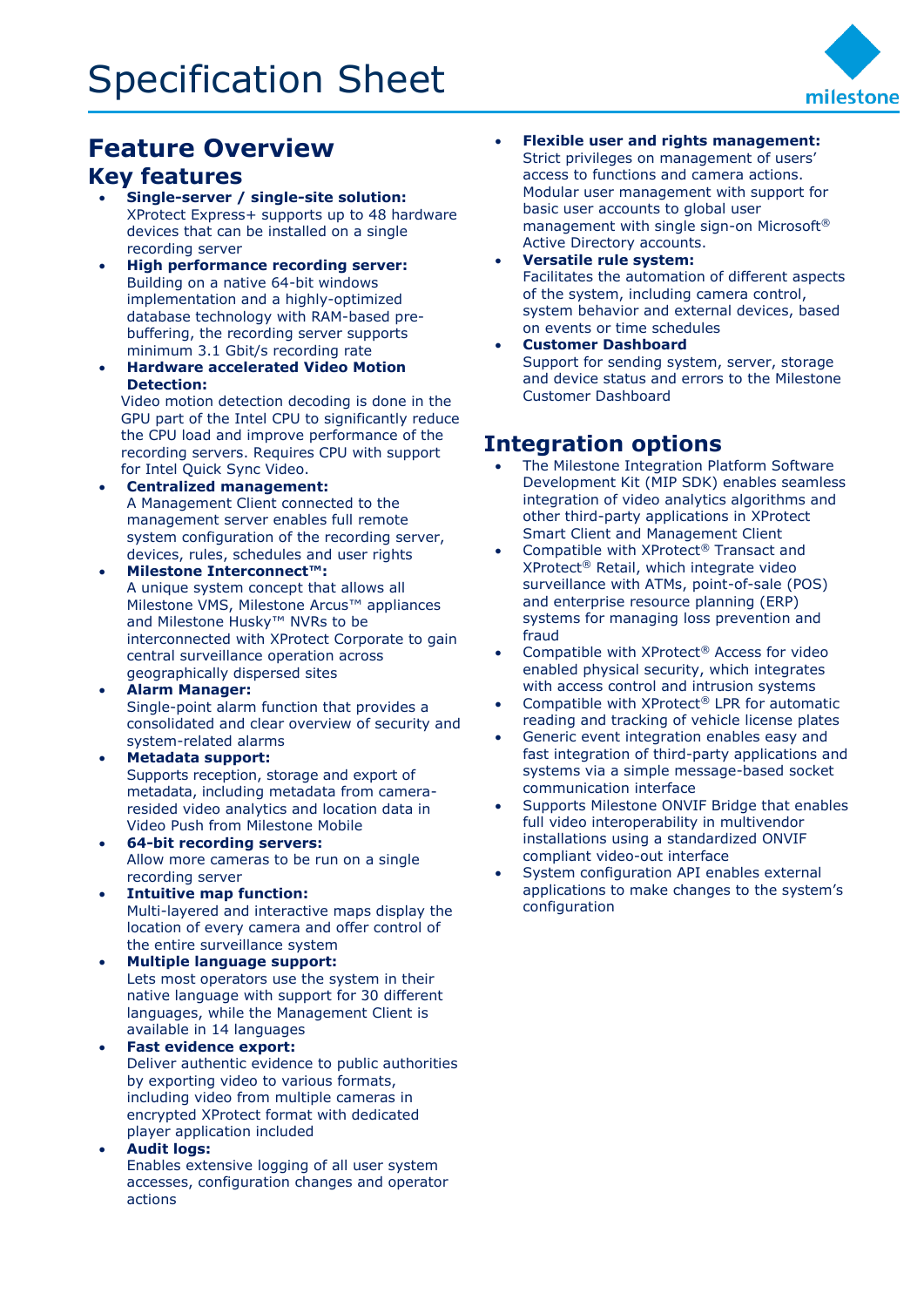

## <span id="page-3-0"></span>**Detailed Product Features**

## <span id="page-3-1"></span>**Recording server**

#### **System**

- Simultaneous digital multi-channel MJPEG, MPEG4, MPEG-4 ASP, MxPEG, H.264 and H.265 video recording of IP cameras and IP video encoders
- Two-way audio allows users to transmit and record audio from connected microphones and audio from the operator's microphone to attached speakers
- Generic framework for receiving and storing metadata from compatible devices and clients
- Route traffic between multiple connected cameras and multiple clients requesting live view, playback and export
- A dedicated recording stream enables optimization stream properties (resolutions, encodings and frame rate) for video storage and forensic usage
- Secure high speed recording database holding JPEG images or MPEG4, MPEG-4 ASP, MxPEG, H.264 or H.265 streams
- Flexible control of recording characteristics for MPEG4/H.264/H.265 streams, making it possible to toggle between recording key frames only or the full stream
- Record more than 30 frames per second per camera, limited only by hardware
- Recording quality depends entirely on camera and video encoder capabilities with no software limitations
- Possibility to import pre-event images recorded locally in camera or video encoder
- Pre-recording buffer (used for event/motion based recording) in RAM minimizes the disk read/write operations when no video is recorded
- Built-in, real-time, camera-independent motion detection with the ability to generate motion metadata for Smart Search
- The recording server runs as a Windows service under local system account or optional local Windows user or Microsoft Active Directory account with run-as-a-service privileges
- Port forwarding enables clients to access the recording servers from outside a network address translation (NAT) firewall
- Support for both IPv4 and IPv6 addressing
- 64-bit recording servers allow more cameras to be run on a single server unit
- Secure HTTPS camera connection on devices supporting HTTPS

#### **Pan-tilt-zoom (PTZ)**

- "Pass-through" control of manual PTZ operation from clients with user priority
- One PTZ priority level for control of rights between different operators and automatic patrolling schemes
- Execute rule-based go-to preset position on events and patrolling
- Pause PTZ patrolling on event and resume patrolling after manual session timeout
- Import PTZ presets defined in the PTZ camera
- Rename imported PTZ presets

#### **I/O and events**

- Support for devices with one or more input and output ports
- Powerful rule processing engine for execution of start and stop actions triggered by events or time profiles

#### **Setup and management**

- Selecting "Single computer" set up during the initial installation the system automatically performs certain configurations for an easier installation experience
- Recording server manager is available in the local console notification area (icon tray) for status messages, start/stop of the service and change of network settings

#### **Client access**

- Facilitate client access
- Clients are authenticated and authorized at the management server and use a session-limited access token to access the recording server
- System administrators controlling systems with multiple users can control access permission per client for each of the three XProtect clients, resulting in safer security access

#### **Logs**

• Logging of system, audit and rule entries to the management server with local caching during offline scenarios

### <span id="page-3-2"></span>**Management server and Management Client**

#### **System**

- Management server for user authentication logon, system configuration and logging
- Management Client for central administration of the system such as recording server, devices, security, rules and logging
- Management Client compatible with XProtect Express+ 2017 R2 and newer
- All configuration and logs from the entire system are stored in a centralized Microsoft SQL database
- Management server manager is available in the local console notification area (icon tray) for status messages and to start/stop the service
- The management server runs as a Windows service under local system account or optional local Windows user or Microsoft active directory account with run-as-a-service privileges
- To register and validate your licenses, the system offers easy-to-use automatic or manual online activation via the Internet and alternatively, offline activation via email and web for closed surveillance networks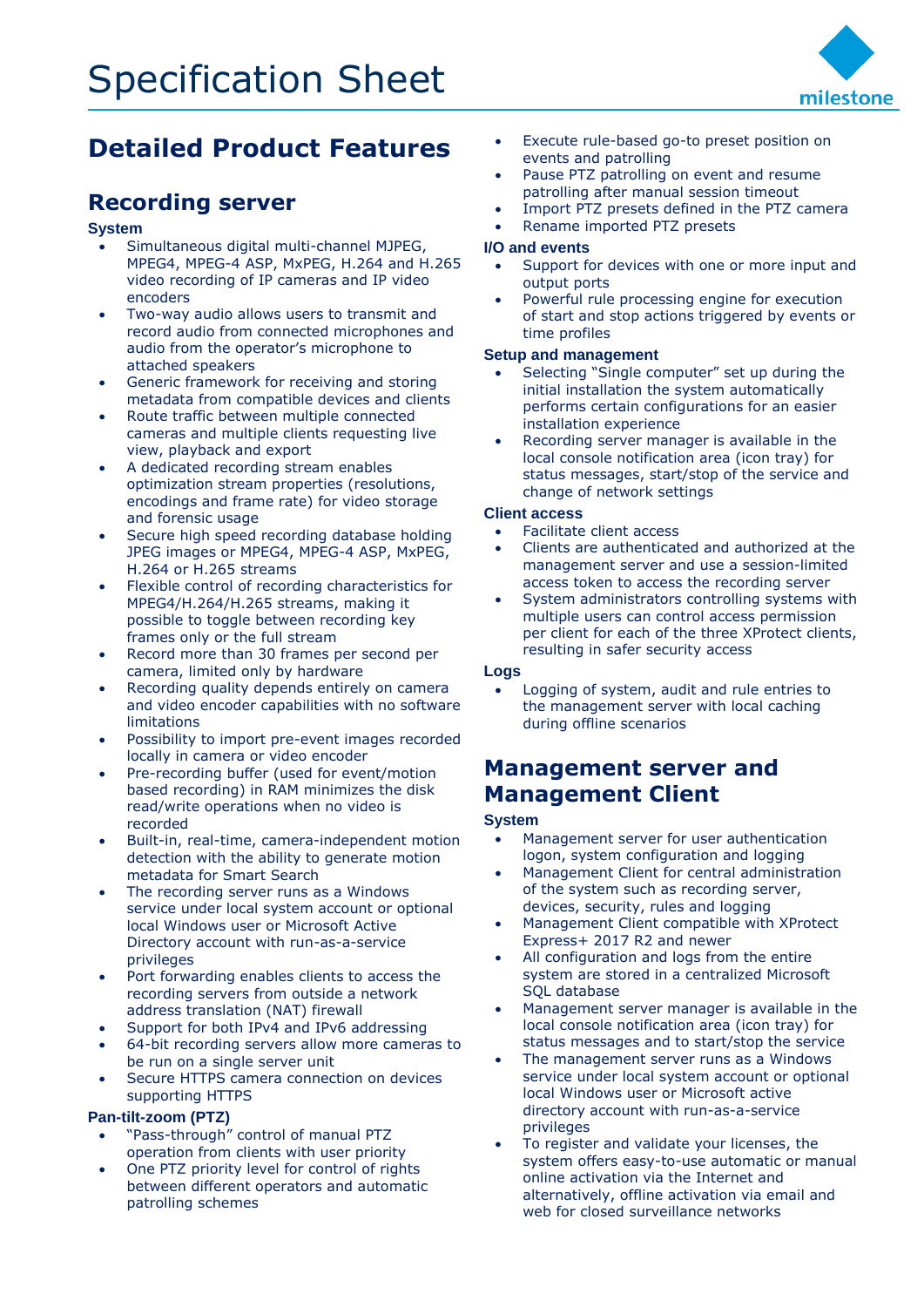• Support for both IPv4 and IPv6 addressing

#### **Milestone Interconnect**

• XProtect Express+ is compatible with Milestone Interconnect enabling multiple XProtect Express+ systems to be connected with a central XProtect Corporate system to gain central surveillance operation across geographically dispersed sites

#### **Storage**

- Definition of one or more storage containers with individual archiving schemes and retention times. Recording capacity is limited only by disk space
- Each storage container is defined as live database and one optional archive, where the video data is moved from the live database to secondary disk systems or network drives. The archived data is still online and available for clients
- Archiving scheme define when video is archived and how long the video data is retained before deletion
- Ability to allocate individual devices to different storage containers
- Move a device or a group of devices between two storage containers
- Storage overview gives instant indication of used vs. available storage in total and for individual cameras

#### **Devices**

- Hardware wizard to add devices; automatically using Universal Plug and Play (UPnP) discovery, via IP network range scanning, or using manual device detection. All methods support automatic or manual model detection
- Wizard for swift replacement of malfunctioning devices with preserved configuration settings and recordings
- Enable and disable devices if they are not used or are down for maintenance
- Adjust settings such as brightness, color level, compression, maximum bit rate, resolution and rotation per camera or camera group
- Enable up to two streams per camera; one stream for live viewing and one stream for recording
- Select and configure video format, frames per second (FPS), resolution and quality for the video streams.
- Adjustable group of pictures (GOP) length for MPEG4 H.264 and H.265 encoded video
- Assign camera shortcut number for easy operation by clients
- Optional preview window for immediate verification of video settings per camera or for a group of cameras
- Define multiple PTZ preset positions per camera
- Import PTZ preset positions from cameras
- PTZ scanning on supported devices
- Define multiple PTZ patrolling schemes with adjustable wait time between shifts and

customizable transitions with disabling of motion detection to avoid false alarms

- Run multiple patrolling schedules per camera per day. For example, run different schedules for day/night/weekend
- Privacy mask consistently hides certain areas in the camera view in live and playback video and in exported material
- Configure device events like motion detection with pre- and post-buffers, or input signal behavior options
- Fine-tune motion detection sensitivity per camera manually or automatically
- Apply one or multiple exclusion zones for where motion detection is to be disabled to avoid unwanted detection

#### **Rules, time profiles and notifications**

- Powerful Microsoft Outlook®-style rule system supports an unlimited number of rules
- Rule actions can be triggered by event, time interval or a combination of event and time. Rules can be optionally stopped by event or after a certain time
- Time profiles with reoccurring time selection and expire condition support an unlimited number of time profiles
- Dynamic day-length time profile follows daylight changes over the year for a given location defined by a GPS position, including daylight savings time
- Play audio files on rule making it possible to automate announcements over speakers.
	- Trigger events: The XProtect Express+ VMS system and
	- connected devices support a wide set of events that can be used to trigger actions using the rule system. Events are grouped in the following categories:
	- Hardware: events that relate to physical hardware devices connected to the system - Devices: events that relates to certain functions and states of devices available to the XProtect VMS system via the connected hardware devices
	- External Events: events that relate to VMS **integrations**
- Recording server: events that relate to archiving and database functions. - Analytics: events from integrated applications and systems
- For further details on available trigger events, please refer to the XProtect VMS Administrator's Manual.
- Start actions: The triggering events may initiate a wide set of actions in the VMS system, connected devices or integrated systems.
	- For a complete list of available actions, please refer to the XProtect VMS Administrator's Manual
- Stop actions: The rule engine may also trigger stop actions in the VMS system, connected devices or integrated systems upon the completion of a rule.

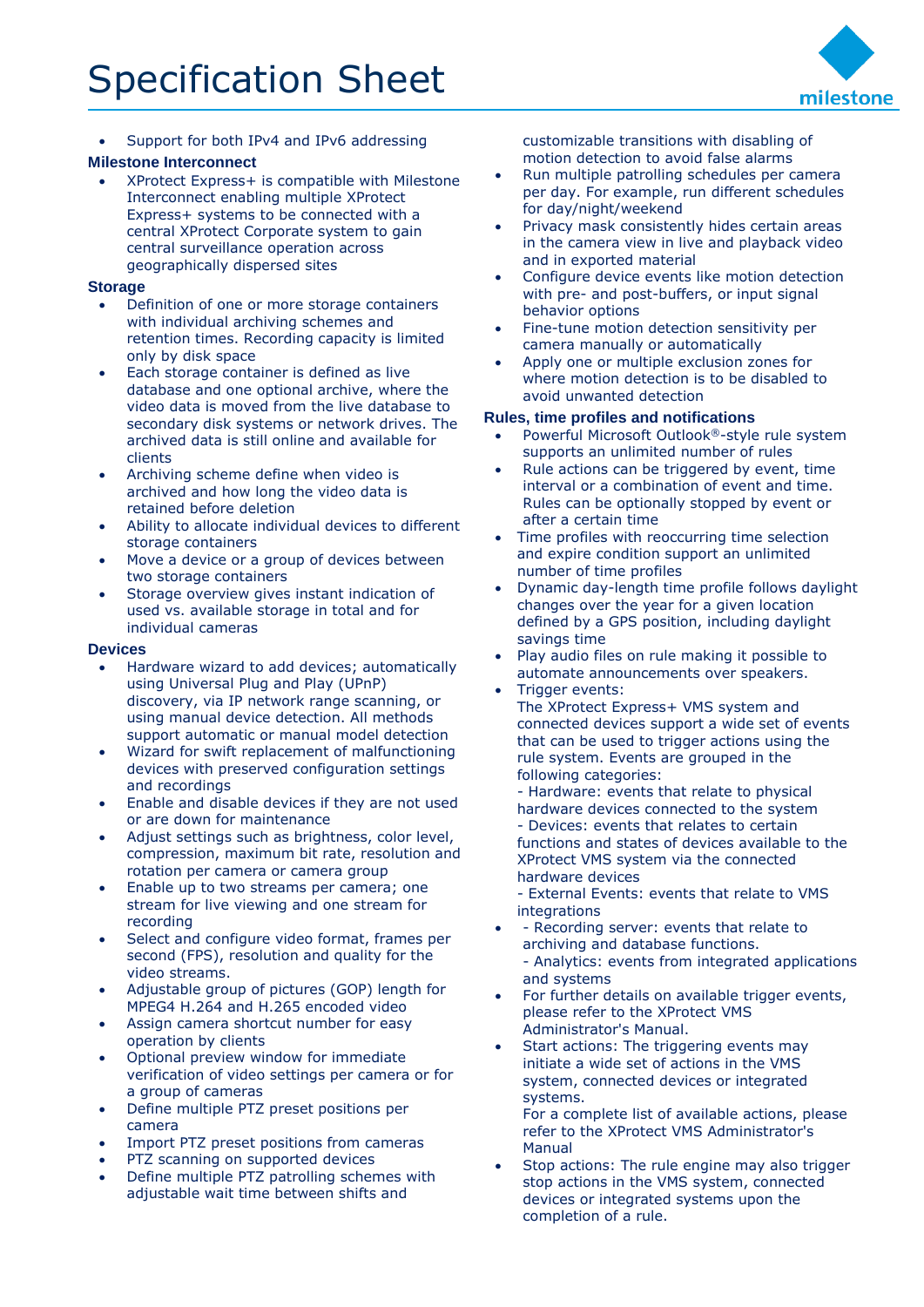For a complete list of available stop actions, please refer to the XProtect VMS Administrator's Manual

• Multi-recipient customizable email notification with image and/or AVI attachment of incidents

#### **User rights management**

- Common and central management of all user rights across all user and programmatic (MIP SDK) interfaces
- Overall system security definition makes it possible to globally allow or deny permission to devices and functions (such as manage, read, edit and delete)
- Device-specific security definition makes it possible to allow or deny permission to individual devices and functions (such as manage, read, edit and delete).
- Roles control user and administrator access to:
- Login: dual authorization rights
- Cameras: visibility, administrate, live view (within time profile), playback (within time profile), search sequences, export, smart search, AUX commands, manual recording,
- Microphones and speakers: visibility, administrate, listen to live audio (within time profile), playback audio (within time profile), search sequences, export, manual recording, speak to speakers
- Inputs and outputs: visibility, administrate, status, activation
- PTZ: manual control, activate PTZ presets, PTZ priority, manage PTZ presets and patrolling, lock/unlock PTZ presets and release PTZ session
- Remote recordings: retrieve remote recordings
- External events: visibility, administrate, trigger
- View groups privileges
- Servers: XProtect® Enterprise, XProtect® Professional and XProtect® Express slave server access and authentication details,
- Alarms: visibility of alarms and ability to manage alarms
- MIP: Plug-in permissions
- General application permissions: Management Client, XProtect Smart Client, XProtect Web Client, Milestone Mobile

#### **Logging**

- Logs of system, audit and rule entries are consolidated from all recording servers and clients
- Each log file has adjustable size and time limitations

#### **System administration**

- Built-in backup and restore support for manual system backup of all configuration data, including (listing not exhaustive): system configuration data, maps, alarm settings and definitions and client views
- Configuration Reporting enables complete or partial documentation of system configuration. Custom and site-specific free-text information,

integrator's notes and logo can be added to the printer-friendly reports

- License overview including add-on products, Milestone Care coverage and renewal date
- License owner information, that is synchronized with the software registration page on the Milestone website
- Expanded license information for multi-site installations where both the total used licenses for the common SLC is presented and the license use in the specific system
- License overview that presents the license use of all the individual sites running on the same SLC
- "Changes without activation" function that allow additions and replacements of limited number of hardware devices without requiring license activation

#### **Authentication**

- System log-in uses Microsoft Active Directory, local Windows or basic user account
- Use current Windows logon for authentication
- Dual authorization offers an optional additional level of system security, where Management Client users are granted access to the system only when a second user or supervisor has confirmed the log-in with a successful authorization of the second user
- Kerberos support enables deployment in high security Kerberos IT environments

### <span id="page-5-0"></span>**Event Server**

#### **Alarm Manager**

- Single-point alarm management of all internal system alarms and external security alarms
- Alarm descriptions and work instructions make alarms actionable for operators
- An alarm location map can be linked to each alarm providing instant situational awareness to the operator dealing with the alarm
- Customizable alarm priorities allow operators to focus on the most critical alarms
- Customizable alarm categories enable logical grouping of alarms dependent on their type and nature
- Customizable alarm statuses enable alignment of the alarm handling workflow with existing workflows and security systems
- Alarm handling result code enables tracking of the outcome of the alarms
- Automatic allocation to alarm owner with escalation and alarm forwarding possibilities
- Time profiles for definition of active alarms
- Possibility to associate one or more cameras to an alarm (maximum 15 cameras can be displayed simultaneously in the alarm preview window)
- A set of alarm handling reports gives valuable information about alarm inflow and alarm handling performance
- Extensive logging of alarms

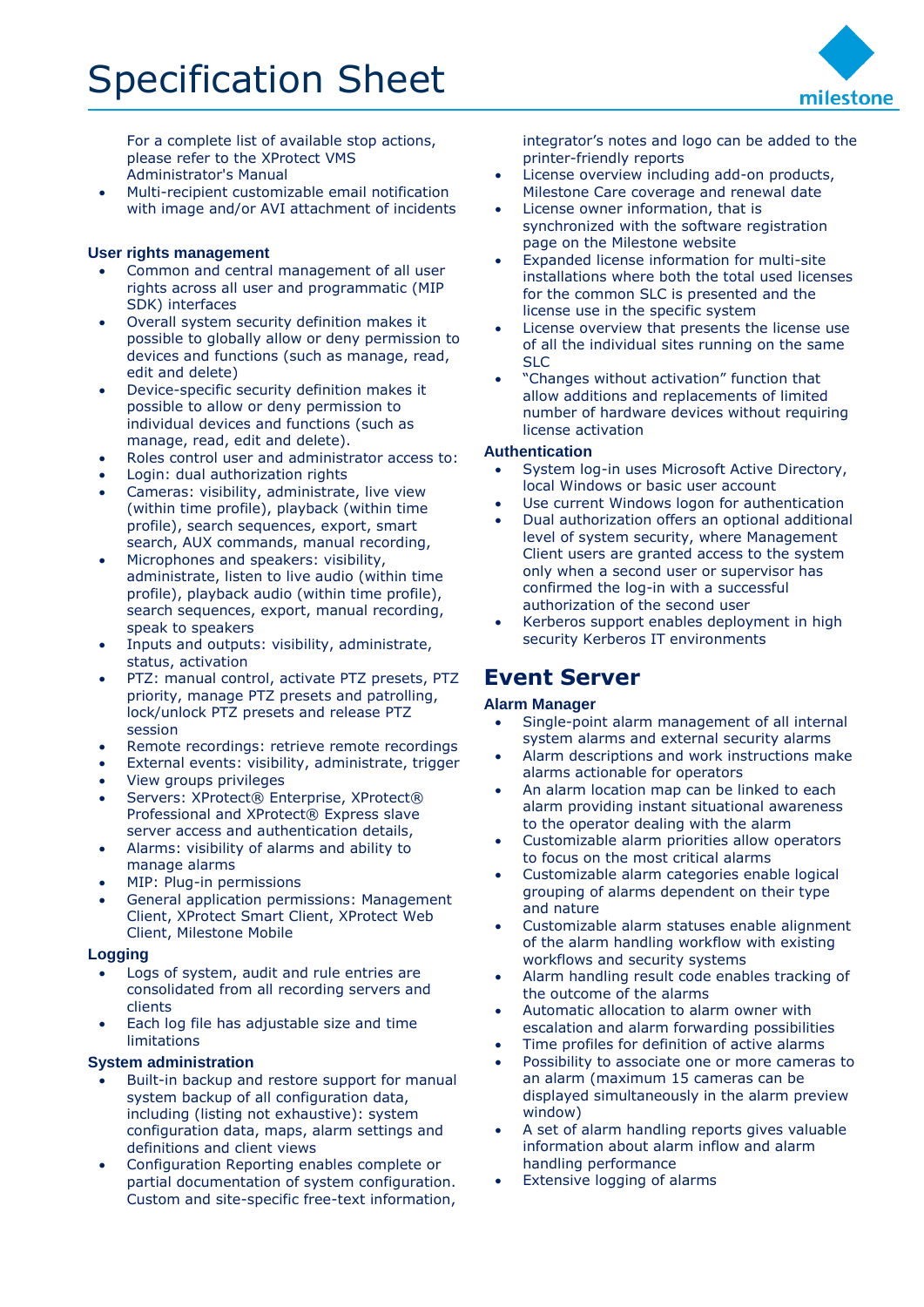

Microsoft Clustering support for the event server enables secure and redundant alarm handling

### <span id="page-6-0"></span>**Milestone Mobile server**

- The Milestone Mobile server runs as a dedicated service, allowing it to be installed either on the same server as other system components or on dedicated hardware in more demanding installations
- The Milestone Mobile server can transcode video so streams are robust and can adapt to changing connection bandwidth as well as optimize the use of available bandwidth to get the best possible stream quality in the XProtect Web Clients and Milestone Mobile clients
- Adjustable transcoding logic enables capping of video resolution and frame rate for video streams provided to XProtect Web Clients and Milestone Mobile clients
- Option to bypass the transcoding logic and send direct streams to XProtect Web Clients
- Installing the Milestone Mobile server plugin in the Management Client will give access to Milestone Mobile server management in order to change settings, read out miscellaneous status information, configure codecs used for exports as well as manage ongoing and completed exports
- Milestone Mobile servers can be installed in parallel, offering redundancy and/or allowing more simultaneous users
- Milestone Mobile servers can be configured through the tray controller to easily adjust or update settings
- Use either a default-generated certificate for HTTPS encrypting the connection to the Milestone Mobile server or provide your own custom certificate
- Video Push configuration is done from the server, so users can download and use Milestone Mobile without having to do any configuration
- Milestone Mobile server supports creating server-side export through XProtect Web Client and Milestone Mobile
- XProtect Web Client, including optional browser plug-ins, is included with the Milestone Mobile server. No additional setup is needed
- Smart Connect enables easy configuration of internet access to the Mobile Server by automatic configuration of firewalls and internet routers via UPnP. Smart Connect also verifies the configuration and operation of the internet connection, and can be used to email connection details to Mobile Client users<sup>1</sup>

## <span id="page-6-1"></span>**XProtect Smart Client**

#### **General**

- Dedicated task-oriented tabs for the Sequence Explorer and the Alarm Manager, in addition to the traditional Live and Playback tabs
- Application theme support with choice of dark or light themes
- True multi-window support where secondary windows have full functionality and can be operated in independent mode or synchronized mode where they follow the control of the main window
- Shortcuts to select a specific window or specific camera in a window
- Camera search function promptly finds cameras, types of cameras and views in the system with the ability to create temporary views to display all or a subset of cameras matching the search criteria
- Display metadata bounding boxes from supported devices in live views and playback

#### **Customization**

- Application options enables customization of the general behavior and look of the XProtect Smart Client
- The customization can either be made as individual personalization managed by each operator, or centrally enforced using Smart Client Profiles
- Offers a simplified user interface with the possibility option to toggle between "Simple" and "Advanced" modes, where Advanced mode is default
- Control of general look & feel and navigation properties, such as color mode, camera title bar, grid sizes etc.
- Availability of control panes and functions in live and playback tabs, and in setup mode
- Information included in time line in playback tab
- Behavior and availability of expert function
- Setup of keyboard short cuts and joystick controls
- Specific behavior of alarms and access control notifications
- Advanced application settings such as use of hardware acceleration, videos diagnostics overlay and time zone settings
- Application language

#### **Live view**

- View live video from 1-100 cameras per computer monitor/view
- Multiple computer monitor support provides a main window and any number of either floating windows or full screen views
- Live view digital zoom allows a full view of recordings while the operator can digitally zoom in to see details

-

<sup>&</sup>lt;sup>1</sup> Use of Smart Connect require Milestone Care Plus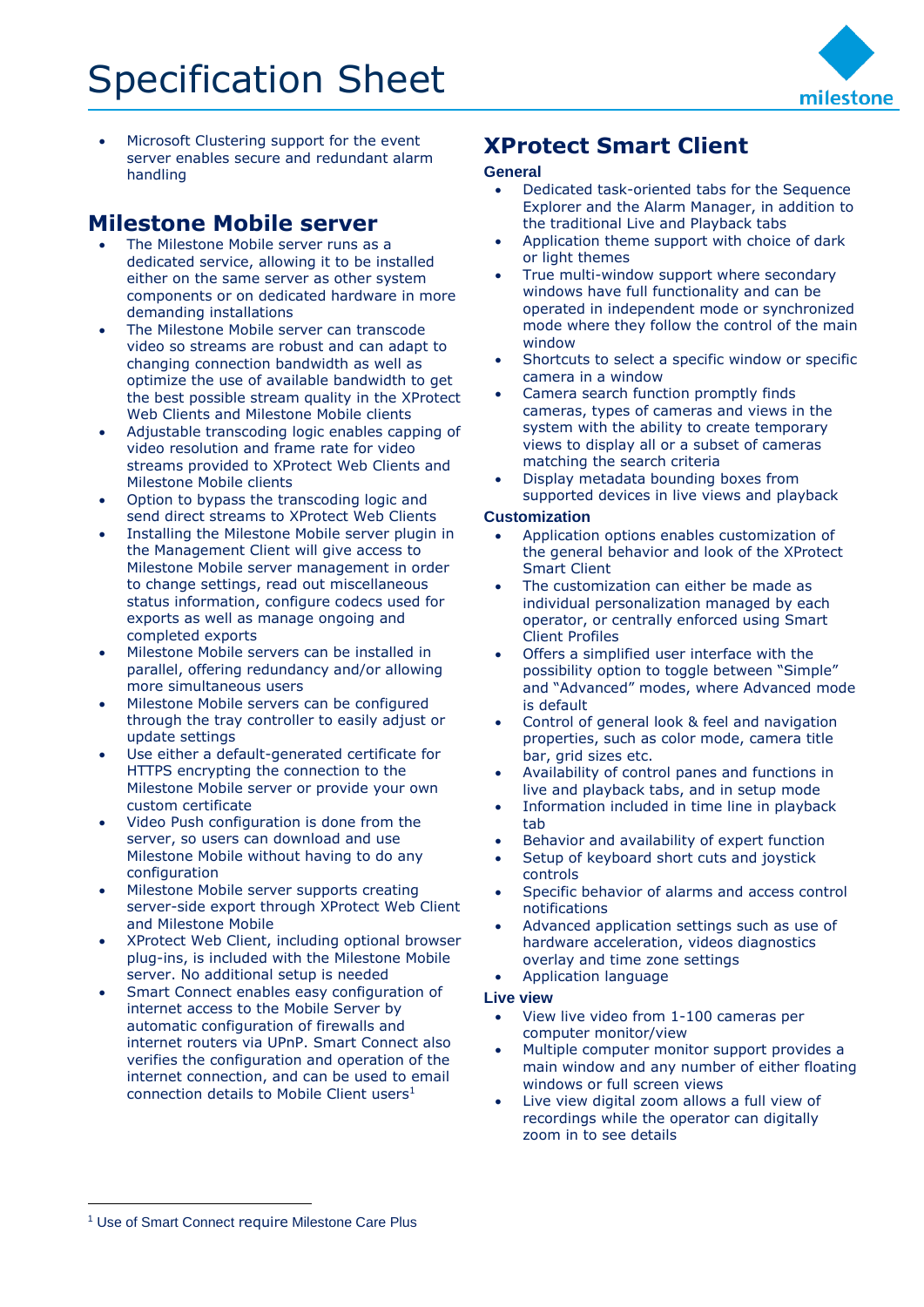- Supports multiple view layouts optimized for 4:3 and 16:9 display settings in both landscape and portrait
- Independent playback capability allows for instant playback of recorded video for one or more cameras, while in live mode
- Centralized storage of shared and private camera views, enables coherent access to views across the system
- Possibility to instantly re-arrange cameras in views for optimized monitoring of incidents, with single click restore of original view
- Instant camera placement in live view allows for instant replacement of cameras in a view, where new cameras can be placed in a particular view and positioned through a simple drag-and drop operation
- Update on "motion only" optimizes CPU use by allowing motion detection to control whether or not the image should be decoded and displayed
- Global hotspot function allows users to work in detail with any camera selected from any view
- Local hotspot function allows users to work in detail with a camera selected from the same view
- Carousel function allows a specific view item to rotate between pre-defined cameras that are not necessarily present in the view at the same time. Operators can select default or custom display times for each camera, and they are able to manually switch to the next or previous camera in the carousel list
- Matrix function shows live video from multiple cameras in any view layout with customizable rotation paths, remotely controlled by computers sending matrix remote commands
- Import static or active HTML maps for fast navigation to cameras and to provide a good overview of premises
- Hide HTML page toolbar in HTML page views
- Activate matrix via graphical maps of premises using JavaScript or integrate with centralized access control systems
- The operator can assign outputs, PTZ presets and views as actions to joystick buttons and as keyboard shortcuts.
- Two-way audio support enables XProtect Smart Client to record and play live audio from camera-connected microphones and outgoing audio from the operator's microphone to one or multiple camera speakers
- Adaptive de-interlacing option secures high video quality, based on the actual video content received. XProtect Smart Client can optionally apply a filter to areas of the image where jagged edges would otherwise show up
- Operators may start/stop manual recording on individual cameras, where the recording status is propagated to all XProtect Smart Client users active in the system

#### **PTZ**

- Control PTZ cameras by using;
- PTZ preset positions
- PTZ point-and-click control
- Overlay buttons
- PTZ zoom to a defined rectangle
- Video overlaid PTZ control
- Virtual joystick function
- Joystick
- Manage PTZ presets and patrolling profiles
- Start, stop and pause patrolling
- View who have PTZ control and time to automatic release
- Lock PTZ control
- Take manual control of a PTZ camera that is running a patrolling scheme. After a timeout with no activity, the camera reverts to its scheduled patrolling scheme.
- 360° ImmerVision Enables® Panomorph lens technology

#### **I/O and events**

- Overlay buttons provide intuitive control of cameras, camera-integrated devices and other integrated systems directly from the camera view
- Manually trigger output port relay operation, for example when controlling gates
- Manually trigger events by activating a serverdefined event from a list

#### **Playback**

- Playback video from 1-100 cameras per computer monitor/view
- Advanced video navigation includes fast/slow playback, jump to date/time, single step and video motion search
- Integrated video timeline with time navigation and playback controls, including an integrated function to select a time interval for export
- Toggle between simple and advanced timeline mode
- Overview of recorded sequences
- Independent playback capability allows the independent playback of recorded video from one or more cameras
- Instant camera placement in playback view allows users to instantly replace cameras in a view, where a new camera can be placed in a particular view and position with a simple drag-and drop operation
- Digital zoom allows the operator to see magnified details in the recorded video

#### **Export and print**

- The snapshot function enables operators to produce instant visual documentation of a camera by saving the camera image to a file, or sending it directly to a printer
- The storyboarding function makes it possible to include video sequences from different or overlapping time intervals form different cameras in the one and the same export
- Export in XProtect format; including the standalone XProtect Smart Client - Player application for instant and easy viewing by authorities
- Export preview with looped playback

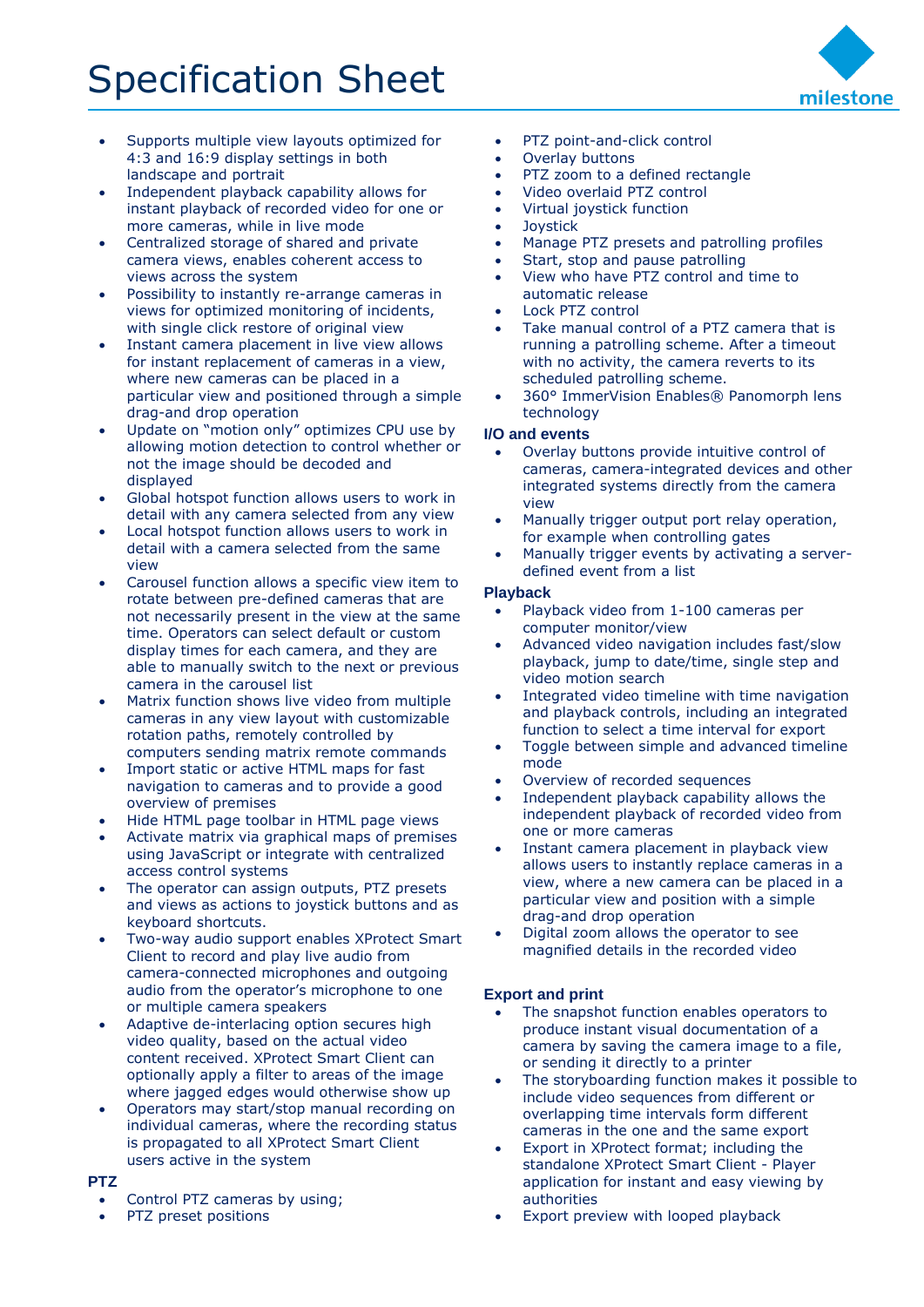

- Encryption and password protection of exported video material with a choice of following strong encryption algorithms: 56-bit DES 128, 192 and 256-bit AES
- Secure video evidence handling with a digital signature of exported video material that enables users to verify the video has not been modified or tampered with when viewing the export in the XProtect Smart Client – Player
- Create evidence material in media player format (AVI files), MKV format, or still image format (JPEG images)
- Disable re-export option to prevent undesirable distribution of sensitive evidence material
- Bulk camera export in multiple formats to multiple destinations, including direct export to optical media, results in more efficient video exports and more secure handling of evidence material
- Export comment function enables users to add general and/or camera-specific comments to a video export when exporting to XProtect format.
- In media player format comments can be added as pre/post slides
- Print incident reports including image, surveillance details and free-text user comments

#### **Sequence Explorer**

- Dedicated tab for the Sequence Explorer
- Search options are: recording sequences (with support for time slicing) and Smart Search
- Smooth navigation with sliding preview and "drag-and-throw" function for video thumbnails
- Preview of selected sequence with auto play and direct export support

#### **Map function**

- Built-in map function in XProtect Smart Client provides intuitive overview of the system and offers integrated access to all system components
- Map images can be in standard graphic file formats including JPG, GIF, PNG and TIF
- Any number of layered maps such as city, street, building and room
- Instant camera preview on "mouse over" and one-click shows all cameras on map
- One-click function to open floating window with all cameras (maximum 25 cameras) on the map
- Depiction of camera view zones on map with clickable PTZ zones for instant PTZ control
- Easy drag-and-drop and point-and-click definition of: cameras, servers, microphones, speakers, I/O devices, hot-zones for map hierarchies, camera view zones and PTZ camera presets position view zones
- Integrated control of speakers, microphones, and events and output I/O control, including: doors, gates, light and access control systems
- Real-time status monitoring indication from all system components including cameras, I/O devices and system servers
- Graphical visualization of the system status through color coding
- Hierarchical propagation of status indications to higher ordered maps
- Different levels of status indications available (alarm, warning and errors)
- System performance data for cameras and servers including camera resolution, FPS, network use and disk space
- Ability to suppress status indications (such as error and warning) for a given device
- Possibility to edit device names in a map and assign map-specific names and references to devices in a map
- Map editing subject to user rights

#### **Camera Navigator**

- Provides consistent and comprehensive visual verification, ensuring easier tracking of moving objects in geographically complex environments
- Automatically displays thumbnail views of nearby cameras
- Add-on to the map application with no special configuration needed

#### **Alarm Manager**

- Dedicated dockable tab for the Alarm Manager
- Alarm list with extensive filtering capabilities and an alarm preview in both live and playback mode
- Extensive alarm sort and filtering functions allow operators to focus on most critical alarms
- Instant preview of primary and related cameras helps reduce the number of false alarms
- Tight integration with the map function allows operators to indicate and acknowledge active alarms in the map
- Alarm descriptions and work instructions make alarms actionable for operators
- Alarm escalation and alarm forwarding possibilities allow operators with appropriate skills to handle different alarms
- Alarm reports enable incident documentation
- Alarm location map presents the alarm operator with a map showing the alarm area when an alarm is selected
- Alarm notification to a single or a groups of Milestone Mobile client users using Push **Notifications**
- Optional sound notifications for different alarm priorities for notification of new incoming alarm
- Alarm disabling option enables users to suppress alarms from a given device in a certain time period
- Instant access to both live and recorded video from the cameras that are related to the alarm
- Alarm handling reports give valuable information about alarm inflow and alarm handling performance

#### **Setup and management**

- Download and install XProtect Smart Client from a web page on the management server
- Notification about new updates at log-in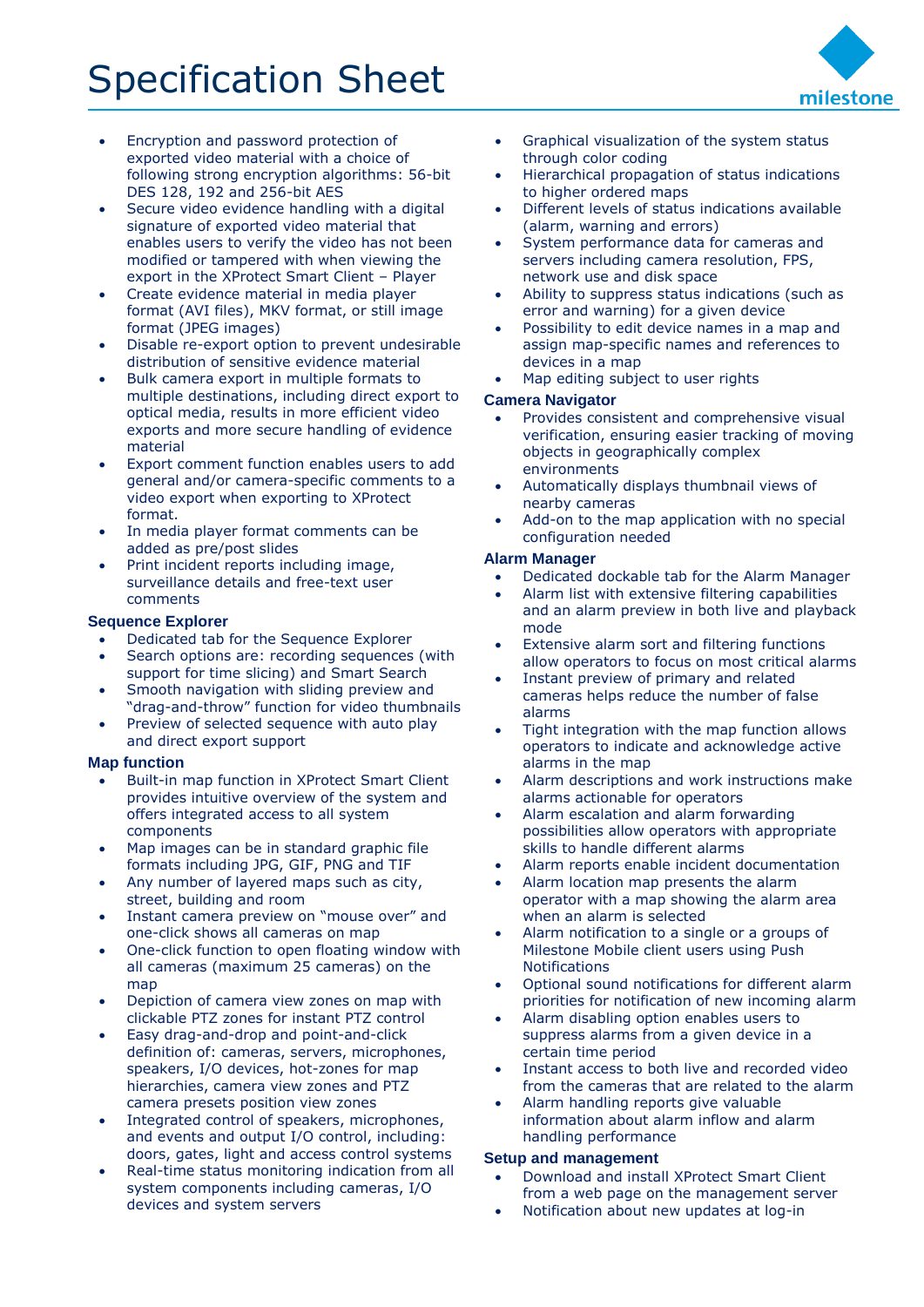

• Application options allow users to adapt the layout and personalize the application to their particular preferences

#### **Authentication**

- System log-in uses Microsoft Active Directory, local Windows or a basic user account
- Use current Windows logon for authentication
- Auto-log-in and auto-restore views
- Dual authorization offers an optional additional level of system security, where XProtect Smart Client users are granted access to the system only when a second user or supervisor has confirmed the log-in with a successful authorization of the second user

#### **System**

- Support for IPv4 and IPv6 addressing
- 64-bit Windows® operating system support enables better performance when viewing and operating many cameras
- Support for hardware accelerated decoding using Intel Quick Sync video

## <span id="page-9-0"></span>**XProtect Smart Client - Player**

- Play back recorded or archived video and audio evidence, including edited storyboard exports
- Same user-friendly interface and most functions as XProtect Smart Client
- Offers a simplified user interface with the possibility option to toggle between "Simple" and "Advanced" modes, where Advanced mode is default
- Instant one-click playback for easy viewing of exported video evidence
- Advanced second-level investigation tools make it easy to refine exported video and reexport the most essential evidence
- Metadata bounding boxes included in exports are displayed time synchronized in XProtect Smart Client – Player
- The project tool allows users to merge video exports or archives from two different locations or XProtect systems together into one new export
- View up to 100 cameras time-synched during playback
- Camera search function promptly finds cameras, types of cameras and camera views in the system
- Scrollable activity timeline with magnifying feature
- Instant search on recordings based on date/time and activity/alarm (video motion detection)
- Evidence can be generated as a printed report, a JPEG image, an AVI or MKV film or in XProtect format
- Export audio recordings in WAV, MKV or AVI format
- Exported video can be digitally zoomed to view an area of interest and minimize export footprint size
- Re-export evidence containing XProtect format and XProtect Smart Client - Player for instant, easy viewing by authorities
- Encryption and password protection of exported video material with a choice of the following strong encryption algorithms: 56-bit DES 128, 192 and 256-bit AES
- Secure video evidence handling with a digital signature of re-exported video material enables users to verify that the video has not been modified or tampered with when viewing the export in XProtect Smart Client – Player
- View, modify or add general and/or cameraspecific comments for a given video export
- De-interlacing of video from analog cameras
- 360° ImmerVision Enables® panomorph lens technology

### <span id="page-9-1"></span>**XProtect Web Client**

- Access XProtect views through the browser and avoid advanced setup
- Shared views can be managed centrally via the server with administrator/user rights and user groups
- Camera search function promptly finds cameras, types of cameras and camera views in the system
- Easy multi camera video playback including fast/slow playback, single frame step and jump to date/time with frame preview while adjusting time
- Investigation function with ability to save exports for later usage or download
- Users can quickly get an overview and act if needed via the list of alarms
- Option for client-side video decoding via browser plug-ins (please refer to [http://www.milestonesys.com/Product-](http://www.milestonesys.com/Product-System-Requirements/)[System-Requirements/](http://www.milestonesys.com/Product-System-Requirements/) for details on supported browsers)
- Control PTZ cameras remotely with PTZ mouse gestures, including preset positions
- Dynamic bandwidth optimization when streaming from server to client gives better use of bandwidth
- Create AVI files or save JPEG images
- Export on the server to avoid moving large video files back and forth. Only download needed files or save them for downloading when on a faster connection
- Preview exports on the server without downloading them
- Trigger outputs and events with live view of related camera
- System log-in using XProtect user name and password
- System log-in using Microsoft Active Directory user
- Secure connection through HTTPS
- No installation needed on client computer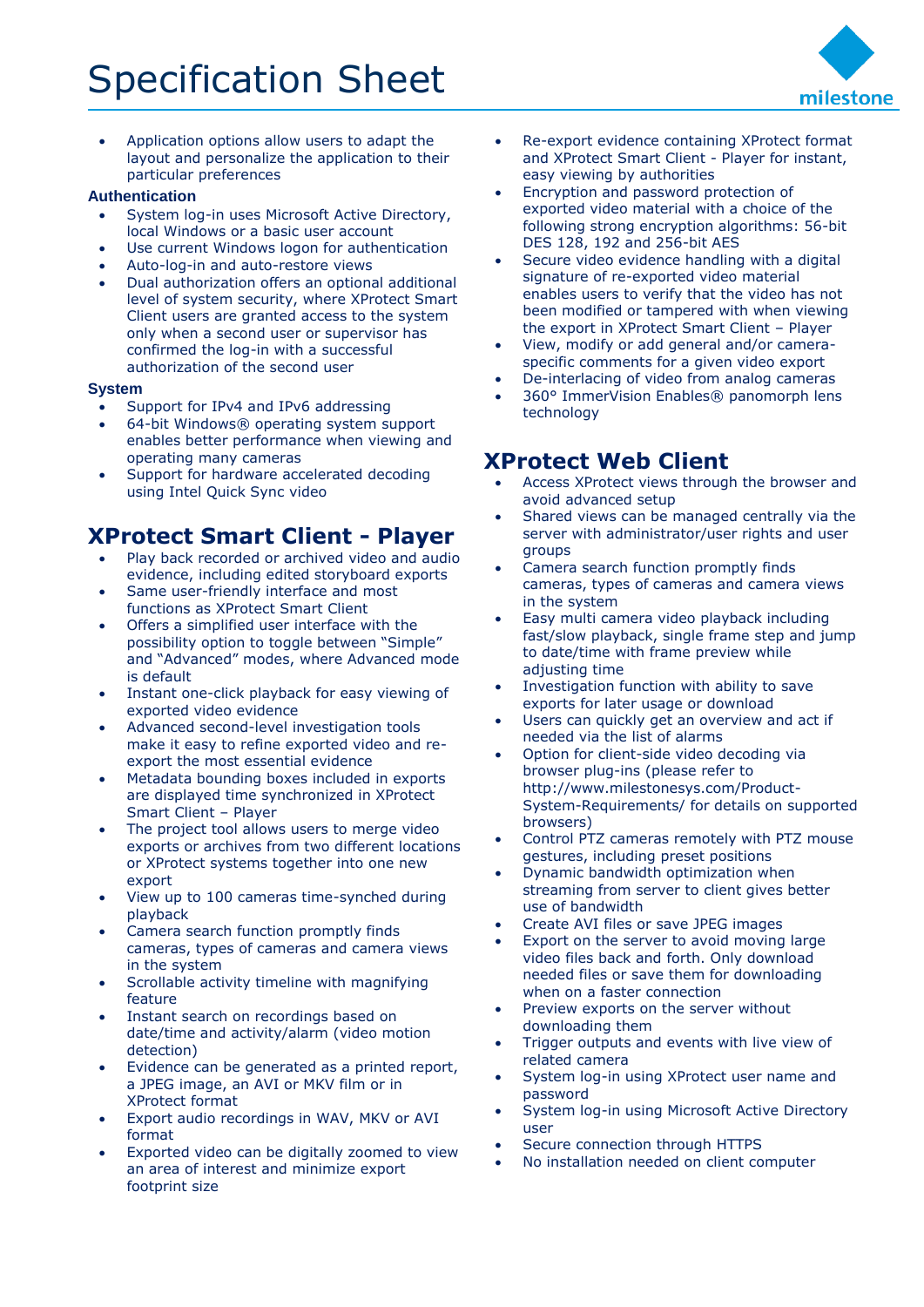

## <span id="page-10-0"></span>**Milestone Mobile**

- Supports any mobile device running Android® 2.2, iOS5, and Windows® Phone 8, or newer versions
- Add log-in credentials for multiple servers in Milestone Mobile to easily switch between sites or different connection addresses
- Views are inherited from the connected XProtect VMS system. The client automatically obtains the user's private and shared views from the system to be used as camera lists in Milestone Mobile
- A view with all cameras is automatically generated, allowing Milestone Mobile to be used when no views are set up. It also provides a quick way of searching through cameras
- Camera search function promptly finds cameras, types of cameras and camera views in the system
- Cameras can be viewed in full screen to take better advantage of the device's screen. It is also possible to search through cameras in a view while in full screen by swiping left or right
- Digital pinch-to-zoom enables users to zoom in on a part of the image for closer review and conduct detailed investigation of video when using megapixel or high-definition cameras
- Play back recordings from the database and select a specific time or recorded sequence to start playback, step through recordings and select a playback speed.
- View recordings from the database while keeping an eye on what is currently happening. The client displays a live picture-in-

picture frame of the same camera when in playback mode. The picture-in-picture can be moved by dragging and double-tapping will return to live view

- Control PTZ cameras with Milestone Mobile either manually or by selecting predefined presets for quick navigation
- Video Push allows users to use their mobile devices' cameras as cameras in the XProtect VMS. Easy to use and requires no setup in the mobile device
- Option to include location metadata in Video Push
- Trigger outputs and events: Mobile devices can trigger outputs connected to the XProtect VMS, or user-defined events to have greater control while on the go
- Connect securely to the Milestone Mobile server using HTTPS encryption
- Export on the server to avoid moving large video files back and forth. Only download needed files or save them for downloading when on a faster connection
- Receive alarm notifications using Push Notifications, notifications include access to video, alarm information and instructions <sup>2</sup>
- Smart Connect with automatic Mobile Server discovery on LAN using UPnP, and easy connection via WAN to known Mobile servers without having to keep track of actual server addresses
- Investigation function to access investigations done in the Web client

-

<sup>2</sup> Use of Push Notifications require Milestone Care Plus